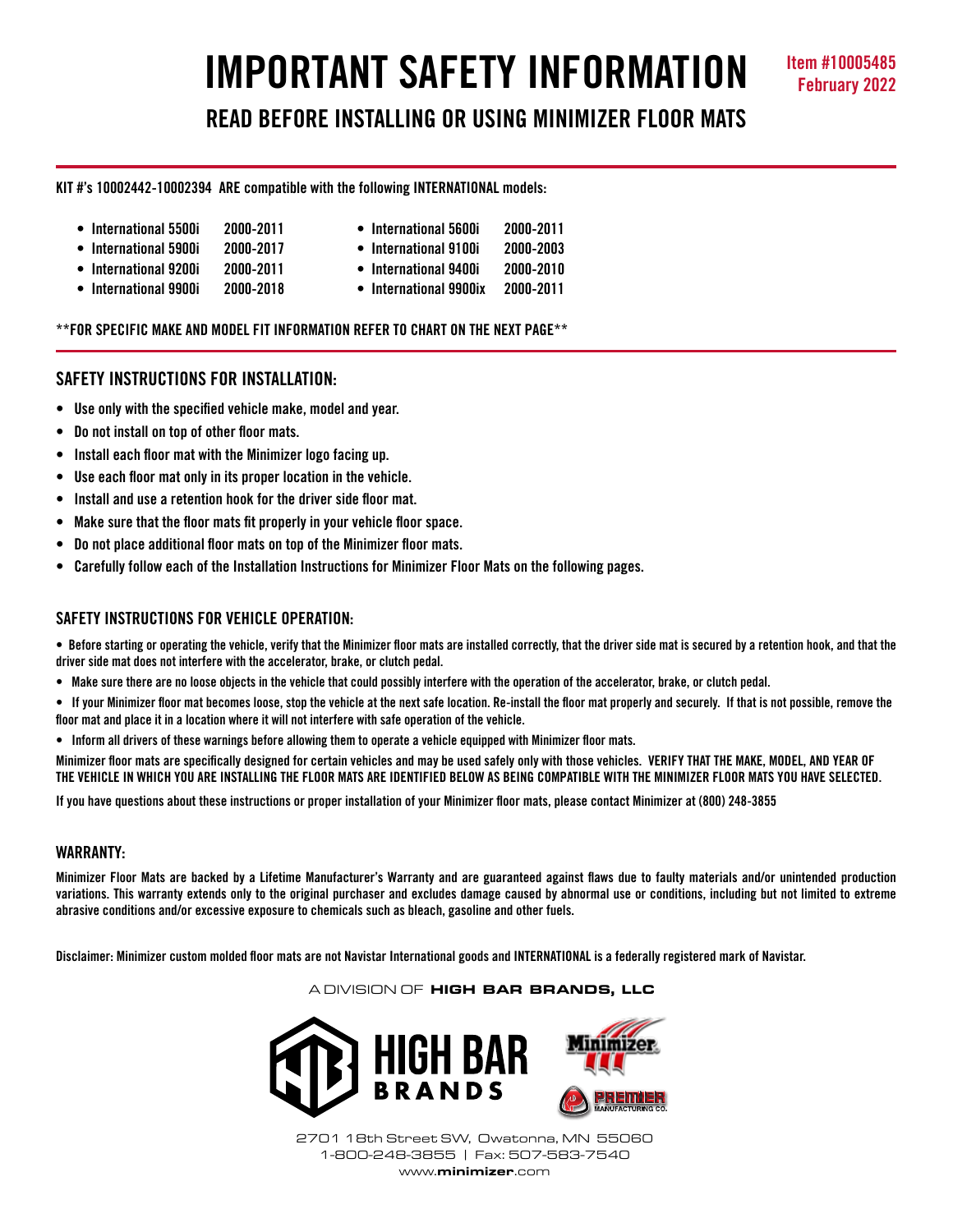# **SELECTING THE PROPER FLOOR MAT KIT**

**For each specific truck there are several features that dictate which Minimizer floor mat kit is compatible. For model year 2000 thru 2011 the type of interior package, type of transmission, and location of the gearshift, all must be known to in order to select the proper floor mat kit. For model years 2013 thru 2018 the major factors are interior package and transmission type.**

**Use table 1 below to select the proper kit for the application. Start at the left side of the table and match the truck specifications to the appropriate part number at the right of the table. For 2013-2018 models equipped with a manual transmission there is only one position where the gearshift is located.** 

| International 500i & 9000i Floor Mat Compatibility |                   |                      |              |                           |                    |                    |
|----------------------------------------------------|-------------------|----------------------|--------------|---------------------------|--------------------|--------------------|
| <b>Truck Models</b>                                | <b>Model Year</b> | <b>Interior Type</b> | Transmission | <b>Gearshift Location</b> | <b>Part Number</b> | <b>Kit Version</b> |
| 9100i                                              | 2000-2003         |                      | Manual       | 6-7"Behind Dog House      | 10002447           | V <sub>5</sub>     |
| 9100i                                              | 2000-2003         |                      | Manual       | 10-11" Behind Dog House   | 10002442           | V <sub>4</sub>     |
| 9100i                                              | 2000-2003         |                      | Manual       | 13-14" Behind Dog House   | 10002451           | V <sub>6</sub>     |
| 5500i ,5600i , 5900i, 9200i, 9400i, 9900i, 9900ix  | 2000-2011         | Premium              | Manual       | 6-7"Behind Dog House      | 10002447           | V <sub>5</sub>     |
| 5500i ,5600i , 5900i, 9200i, 9400i, 9900i, 9900ix  | 2000-2011         | Eagle                | Manual       | 6-7"Behind Dog House      | 10002462           | V <sub>9</sub>     |
| 5500i ,5600i , 5900i, 9200i, 9400i, 9900i, 9900ix  | 2000-2011         | Premium              | Manual       | 10-11" Behind Dog House   | 10002442           | V4                 |
| 5500i ,5600i , 5900i, 9200i, 9400i, 9900i, 9900ix  | 2000-2011         | Eagle                | Manual       | 10-11" Behind Dog House   | 10002460           | V8                 |
| 5500i ,5600i , 5900i, 9200i, 9400i, 9900i, 9900ix  | 2000-2011         | Premium              | Manual       | 13-14" Behind Dog House   | 10002451           | V <sub>6</sub>     |
| 5500i ,5600i , 5900i, 9200i, 9400i, 9900i, 9900ix  | 2000-2011         | Eagle                | Manual       | 13-14" Behind Dog House   | 10002372           | V10                |
| 5500i ,5600i , 5900i, 9200i, 9400i, 9900i, 9900ix  | 2000-2011         | Premium              | Auto         |                           | 10002456           | V <sub>7</sub>     |
| 5500i ,5600i , 5900i, 9200i, 9400i, 9900i, 9900ix  | 2000-2011         | Eagle                | Auto         |                           | 10002377           | V11                |
| 5900i SBA                                          | 2013-2017         | Premium              | Manual       |                           | 10002390           | V14                |
| 5900i SBA                                          | 2013-2017         | Eagle                | Manual       |                           | 10002381           | V12                |
| 5900i SBA                                          | 2013-2017         | Premium              | Auto         |                           | 10002394           | V15                |
| 5900i SBA                                          | 2013-2017         | Eagle                | Auto         |                           | 10002386           | V13                |
| 9900i                                              | 2013-2018         | Premium              | Manual       |                           | 10002390           | V14                |
| 9900i                                              | 2013-2018         | Eagle                | Manual       |                           | 10002381           | V12                |
| 9900i                                              | 2013-2018         | Premium              | Auto         |                           | 10002394           | V15                |
| 9900i                                              | 2013-2018         | Eagle                | Auto         |                           | 10002386           | V13                |

## **INTERIOR PACKAGES**

**For model years 2000 thru 2018 there are two specific interior package offered on the International 5000i and 9000i series. There are specific versions of the passenger mat and center mat tailored to fit each type of interior.** 

**Note: There are only two versions of the driver mat. One mat is for model years 2000-2011 and a second version is for years 2013 thru 2018.** 

- **Premium Interior The premium interior does not include a cup holder at the base of the passenger seat. See Figure 1.**
- **Eagle Interior The Eagle interior includes a cup holder at the base of the passenger seat see Figure 2.**



# **GEAR SHIFT POSITIONS**

**(Applies Only to Manual Transmissions)**

**Model years 2000-2011 5000i & 9000i series trucks with manual transmissions have three unique positions where the gearshift may be located. To determine the position of the gearshift in the truck, place the transmission in neutral and measure the distance between the dog house and the center of gearshift stick with a tape measure as shown in Figure 3. The Minimizer center floor mats have cutouts designed to fit the three positions listed to the right:**

- **6"-7" Behind Dog House**
- **10"-11" Behind Dog House**
- **13"-14" Behind Dog House**

**Figure 1 - Premium Interior (No Cup Holder) Figure 2 - Eagle Interior (Includes Cup Holder Near Passenger Seat)**



**Figure 3 - Distance Measured from Doghouse to Gearshift**

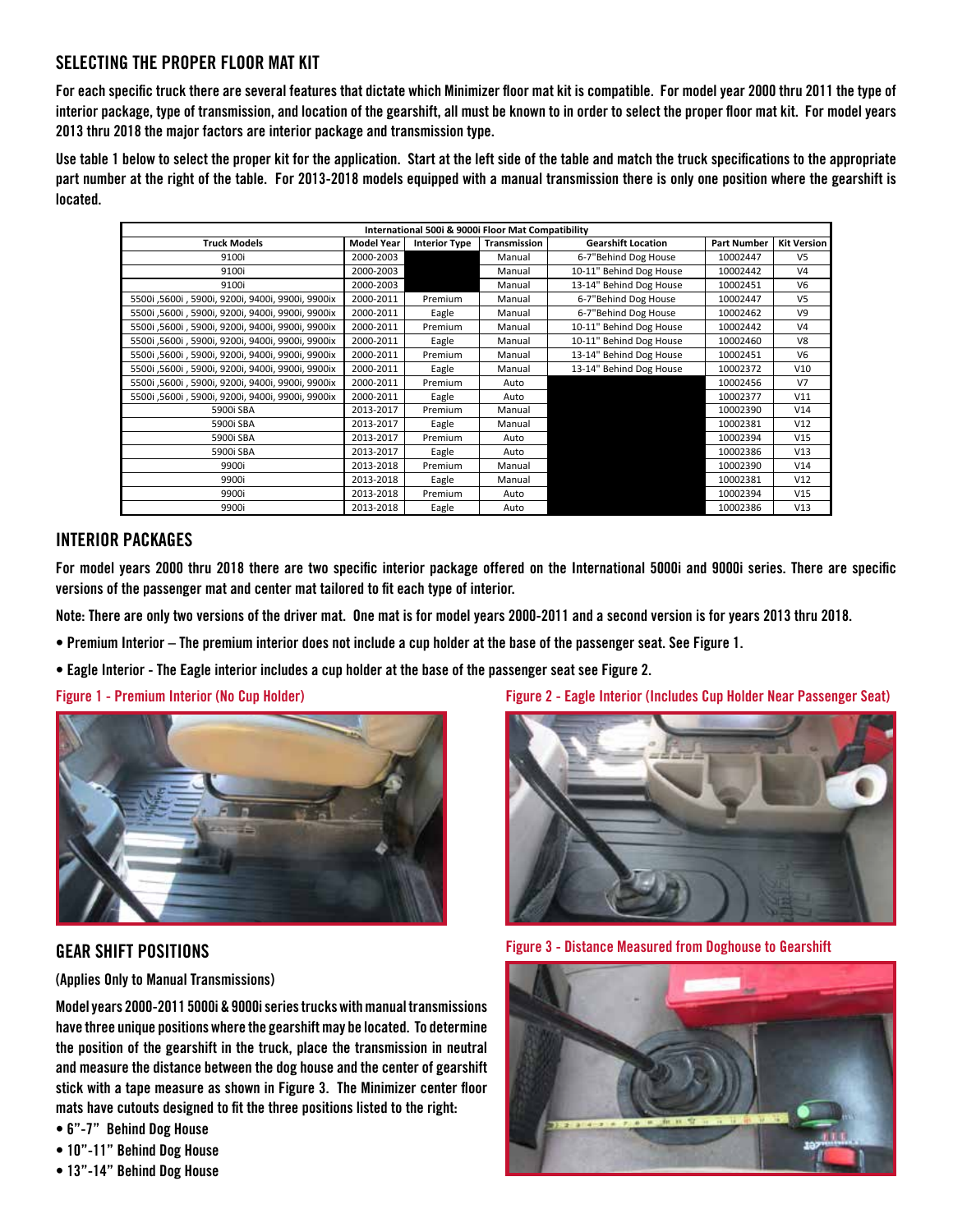## **INSTALLATION INSTRUCTIONS:**

**1. Remove other floor mats from the vehicle before installing Minimizer floor mats.**

**2. Install the Minimizer floor mats right side up, with the Minimizer logo visible.**

**3. Each Minimizer floor mat is contoured to fit a particular location in the vehicle and may be used safely only in that location.**

**4. The Minimizer floor mat package contains one driver side mat, center mat, and passenger side mat.** 

**5. Position the driver mat in the truck as shown in Figure 4. The driver mat must be pushed all the way forward so the front lip is making full contact with the doghouse trim panel and fire wall. The driver floor mat is designed to comply with the most common OEM and aftermarket passenger seats. The location of the driver seat base may vary based on the size of the cab and type of seat. In some cases hand trimming around the area of the seat base will be required to achieve proper fit. Raised ribs are molded into the driver mat to act as a trimming guide. Use a sharp utility knife to trim away the material on the inside of the raised rib to preserve the rib for liquid containment purposes. See Figure 5 below that shows the trim lines. When installing floor mats with the Minimizer Long Haul Seat hand trimming will be required on the outside set of trim lines.**

#### **Figure 4 - Driver Mat Position**



**Figure 5 - Hand Trimming the Driver Mat for a Custom Seat Position**



**6. Inside the package with the installation instructions, locate two black plastic retention hooks and a white tube of Primer 94 as shown in Figure 6.** 

### **Figure 6 - Driver Side Electrical Enclosure & Floor Mat**



**7. Install the center mat in the truck and verify fit. In some cases the center mat will need to be trimmed on the left side to allow for a driver seat with a large base plate. Specifically, trimming is required when using with the "Minimizer Long Hall Series seat". There is a raised rib molded into the center mat that is designed to be used as trim guide. The area shaded in blue on Figure 7 below is the area to be trimmed.**

#### **Figure 7 - Center Mat Trim Diagram**



**Note: Some older trucks with automatic transmissions are equipped with a control tower that is fastened to the floor as shown in Figure 8. Hand trimming of the center mat is required for compatibility with floor mounted control towers.**

**Figure 8 - Floor Mounted Control Tower**